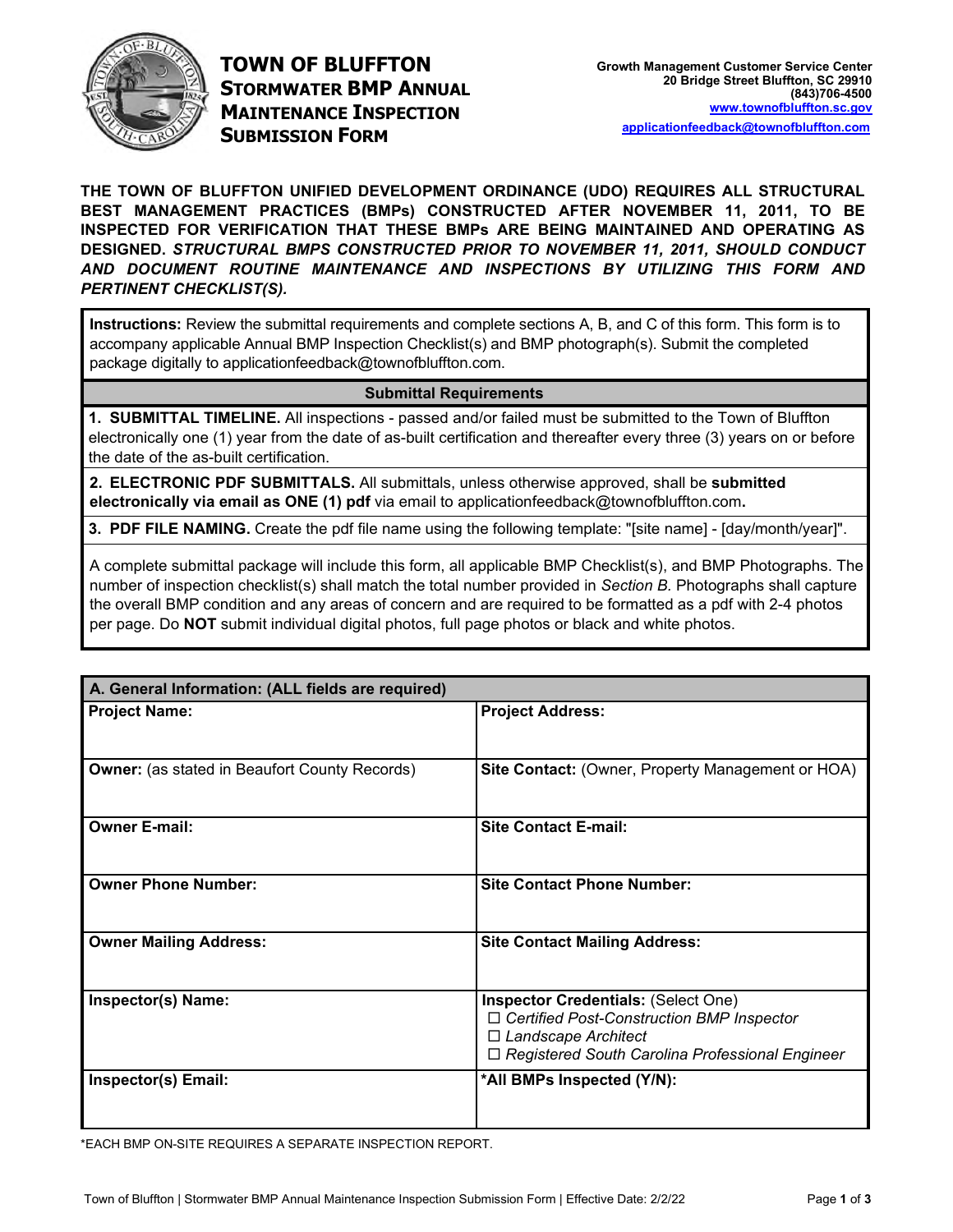#### **STORMWATER BMP ANNUAL MAINTENANCE INSPECTION SUBMISSION FORM THIS FORM IS TO ACCOMPANY ANNUAL BMP CHECKLIST(S)**

| <b>B. Site BMP Information</b> |                                                                                      |                               |  |
|--------------------------------|--------------------------------------------------------------------------------------|-------------------------------|--|
|                                | <b>BMP Identification</b>                                                            | <b>Number of BMPs On-Site</b> |  |
|                                | <b>Wet Pond</b>                                                                      |                               |  |
|                                | Wetland                                                                              |                               |  |
|                                | <b>Grass Swale</b>                                                                   |                               |  |
|                                | <b>Bioretention Area</b>                                                             |                               |  |
|                                | <b>Infiltration Area</b>                                                             |                               |  |
|                                | <b>Filtration Area</b>                                                               |                               |  |
|                                | Dry Swale                                                                            |                               |  |
|                                | Permeable Pavement                                                                   |                               |  |
|                                | Dry Detention Basin                                                                  |                               |  |
|                                | <b>Underground Detention</b>                                                         |                               |  |
|                                | Green Roof                                                                           |                               |  |
|                                | <b>Rainwater Harvesting</b>                                                          |                               |  |
|                                | Impervious Surface Disconnection                                                     |                               |  |
|                                | Other                                                                                |                               |  |
|                                |                                                                                      |                               |  |
|                                | If Other, provide BMP identification below:<br><b>Other BMP Identification</b>       | <b>Number of BMPs On-Site</b> |  |
|                                |                                                                                      |                               |  |
|                                |                                                                                      |                               |  |
|                                |                                                                                      |                               |  |
|                                |                                                                                      |                               |  |
|                                |                                                                                      |                               |  |
|                                |                                                                                      |                               |  |
|                                | *Total Number of BMPs On-Site                                                        |                               |  |
|                                |                                                                                      |                               |  |
|                                | * The number of BMP(s) noted above shall match the number of inspection checklist(s) |                               |  |
|                                | submitted.                                                                           |                               |  |

## **ALL NON-COMPLIANT ITEMS – Corrective action and submission of certification must be completed or communicated within 60 calendar days of inspection.**

### **Actions by the Town of Bluffton**

Municipal follow-up actions can be triggered by the following:

**1.** When an annual inspection is 60-days past due and no efforts have been documented (submitted) to the Town indicating that the inspection has taken place; or

**2.** When a site inspection does take place but fails, and the follow-up 60-day communication of the property owner's plan to schedule repairs outlined above elapses and no repairs and/or follow-up is received by the Town;

**3.** When a site inspection does take place but fails and then, after 60-days, only some (but not all) of the necessary repairs have been rectified the issue may be revisited based upon the plan/ schedule provided;

**4.** Water quality violations or alterations to the performance of the designed system are found during a Town inspection and information is provided to the owner – and no corrective measures are initiated in the timeframes indicated in the correspondence.